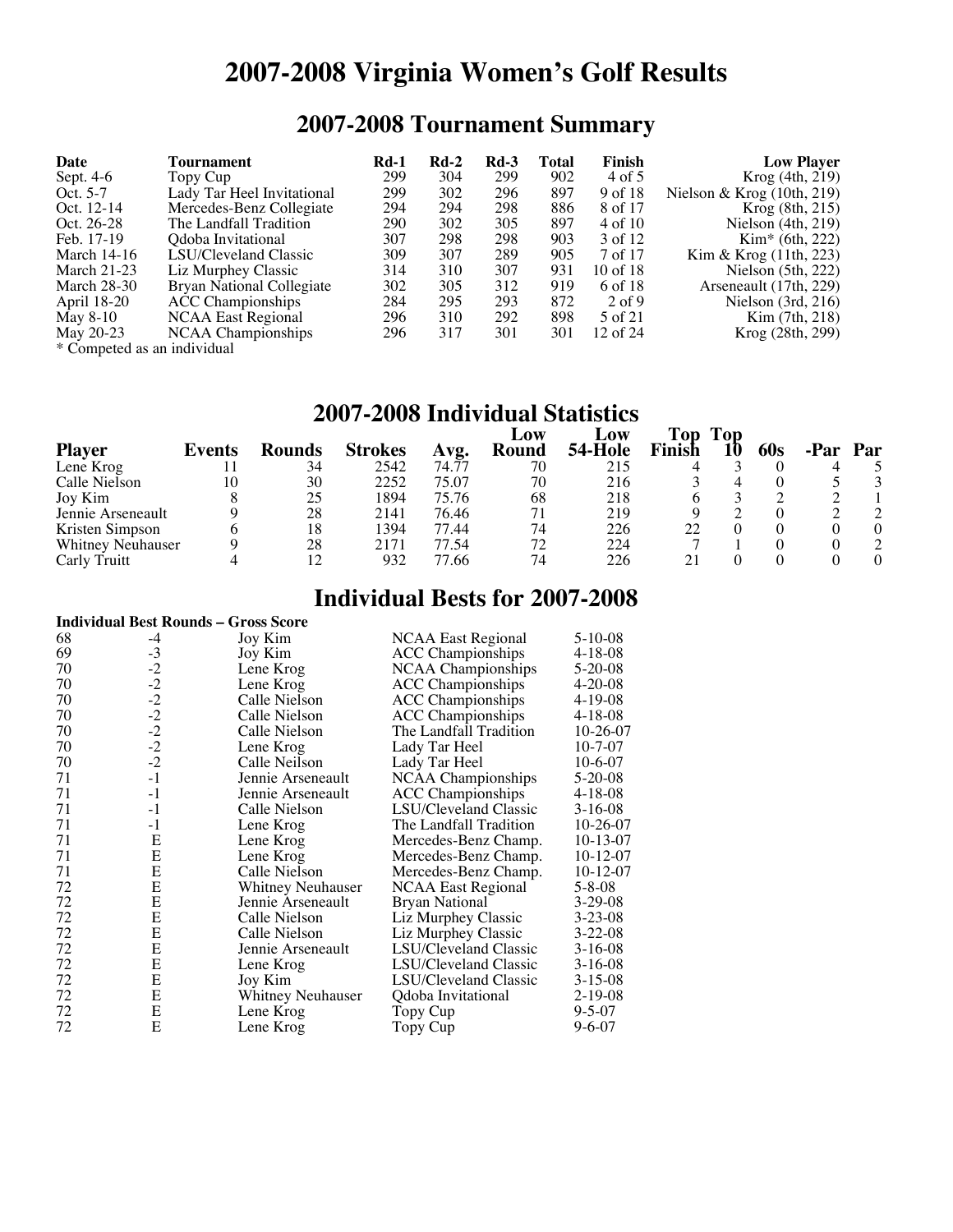|                                              | <b>Individual Best Rounds - vs. Par</b>      |                                                             |                           |               |
|----------------------------------------------|----------------------------------------------|-------------------------------------------------------------|---------------------------|---------------|
| -4                                           | 68                                           | Joy Kim                                                     | NCAA East Regional        | $5 - 10 - 08$ |
| $-3$                                         | 69                                           | Joy Kim                                                     | <b>ACC</b> Championships  | $4 - 18 - 08$ |
|                                              | 70                                           | Lene Krog                                                   | <b>NCAA Championships</b> | $5 - 20 - 08$ |
|                                              | 70                                           | Lene Krog                                                   | <b>ACC</b> Championships  | $4 - 20 - 08$ |
|                                              | 70                                           | Calle Nielson                                               | <b>ACC</b> Championships  | $4 - 19 - 08$ |
|                                              | 70                                           | Calle Nielson                                               | <b>ACC</b> Championships  | $4 - 18 - 08$ |
| $-2$<br>$-2$<br>$-2$<br>$-2$<br>$-2$<br>$-2$ | 70                                           | Calle Nielson                                               | The Landfall Tradition    | $10-26-07$    |
|                                              | 70                                           |                                                             |                           | $10 - 7 - 07$ |
|                                              |                                              | Lene Krog                                                   | Lady Tar Heel             |               |
|                                              | 70                                           | Calle Neilson                                               | Lady Tar Heel             | $10-6-07$     |
| $-1$                                         | 71                                           | Jennie Arseneault                                           | NCAA Championships        | $5 - 20 - 08$ |
| $-1$                                         | 71                                           | Jennie Arseneault                                           | <b>ACC Championships</b>  | $4 - 18 - 08$ |
| $-1$                                         | 71                                           | Calle Nielson                                               | LSU/Cleveland Classic     | $3-16-08$     |
| $-1$                                         | 71                                           | Lene Krog                                                   | The Landfall Tradition    | $10-26-07$    |
| E                                            | 72                                           | <b>Whitney Neuhauser</b>                                    | <b>NCAA East Regional</b> | $5 - 8 - 08$  |
| E                                            | 72                                           | Jennie Arseneault                                           | Bryan National            | $3-29-08$     |
| Е                                            | 72                                           | Calle Nielson                                               | Liz Murphey Classic       | $3 - 23 - 08$ |
| E                                            | 72                                           | Calle Nielson                                               | Liz Murphey Classic       | $3 - 22 - 08$ |
| E                                            | 72                                           | Jennie Arseneault                                           | LSU/Cleveland Classic     | $3-16-08$     |
| Е                                            | 72                                           | Lene Krog                                                   | LSU/Cleveland Classic     | $3-16-08$     |
| E                                            | 72                                           | Joy Kim                                                     | LSU/Cleveland Classic     | $3 - 15 - 08$ |
| E                                            | 72                                           | <b>Whitney Neuhauser</b>                                    | Qdoba Invitational        | $2 - 19 - 08$ |
| Е                                            | 71                                           | Lene Krog                                                   | Mercedes-Benz Champ.      | $10-13-07$    |
| E                                            | 71                                           | Lene Krog                                                   | Mercedes-Benz Champ.      | $10-12-07$    |
| E                                            | 71                                           | Calle Nielson                                               | Mercedes-Benz Champ.      | $10-12-07$    |
| E                                            | 72                                           |                                                             |                           | $9 - 5 - 07$  |
|                                              |                                              | Lene Krog                                                   | Topy Cup                  |               |
| E                                            | 72                                           | Lene Krog                                                   | Topy Cup                  | $9 - 6 - 07$  |
|                                              |                                              |                                                             |                           |               |
|                                              |                                              | <b>Individual Best Tournaments - Gross Score (54 holes)</b> |                           |               |
| 215                                          | $+2$                                         | Lene Krog                                                   | Mercedes-Benz Champ       | 10/12-10/14   |
| 216                                          | E                                            | Calle Nielson                                               | <b>ACC</b> Championships  | $4/18 - 4/20$ |
| 218                                          | $+2$                                         | Joy Kim                                                     | <b>NCAA East Regional</b> | $5/8 - 5/10$  |
| 219                                          | $+3$                                         | Joy Kim                                                     | <b>ACC</b> Championships  | $4/18 - 4/20$ |
| 219                                          | $+3$                                         | Calle Nielson                                               | The Landfall Tradition    | 10/26-10/28   |
| 219                                          | $+3$                                         | Lene Krog                                                   | Lady Tar Heel             | $10/5 - 10/7$ |
| 219                                          | $+3$                                         | Calle Nielson                                               | Lady Tar Heel             | $10/5 - 10/7$ |
| 219                                          | $+3$                                         | Lene Krog                                                   | Topy Cup                  | $9/4 - 9/6$   |
| 221                                          | $+8$                                         | Calle Nielson                                               | Mercedes-Benz Champ       | 10/12-10/14   |
| 222                                          | +6                                           | Jenny Arseneault                                            | <b>ACC</b> Championships  | $4/18 - 4/20$ |
| 222                                          | $+6$                                         | Calle Nielson                                               | Liz Murphey Classic       | $3/21 - 3/23$ |
| 222                                          | $+6$                                         | Joy Kim*                                                    | Qdoba Invitational        | 2/17-2/19     |
| 222                                          | $+6$                                         | Lene Krog                                                   | The Landfall Tradition    | 10/26-10/28   |
| 223                                          | $+7$                                         | Lene Krog                                                   | <b>ACC Championships</b>  | $4/18 - 4/20$ |
| 223                                          | +7                                           | Joy Kim                                                     | LSU/Cleveland Classic     | $3/14 - 3/16$ |
| 223                                          | $+7$                                         | Lene Krog                                                   | LSU/Cleveland Classic     | $3/14 - 3/16$ |
|                                              |                                              |                                                             |                           |               |
| 224                                          | $+8$                                         | <b>Whitney Neuhauser</b>                                    | Qdoba Invitational        | $2/17 - 2/19$ |
| 225                                          | $+9$                                         | <b>Whitney Neuhauser</b>                                    | <b>NCAA East Regional</b> | $5/8 - 5/10$  |
| 225                                          | $+9$                                         | Jennie Arseneault                                           | Qdoba Invitational        | $2/17 - 2/19$ |
| 225                                          | $+9$                                         | Whitney Neuhauser                                           | Topy Cup                  | $9/4 - 9/6$   |
|                                              |                                              |                                                             |                           |               |
|                                              |                                              |                                                             |                           |               |
|                                              | <b>Individual Best Tournaments - vs. Par</b> |                                                             |                           |               |
| E                                            | 216                                          | Calle Nielson                                               | <b>ACC</b> Championships  | $4/18 - 4/20$ |
| $+2$                                         | 218                                          | Joy Kim                                                     | <b>NCAA East Regional</b> | $5/8 - 5/10$  |
| $+2$                                         | 215                                          | Lene Krog                                                   | Mercedes-Benz Champ       | 10/12-10/14   |
| $+3$                                         | 219                                          | Joy Kim                                                     | <b>ACC</b> Championships  | $4/18 - 4/20$ |
| $+3$                                         | 219                                          | Calle Nielson                                               | The Landfall Tradition    | 10/26-10/28   |
| $+3$                                         | 219                                          | Lene Krog                                                   | Lady Tar Heel             | $10/5 - 10/7$ |
| $+3$                                         | 219                                          | Calle Nielson                                               | Lady Tar Heel             | $10/5 - 10/7$ |
| $+3$                                         | 219                                          | Lene Krog                                                   | Topy Cup                  | $9/4 - 9/6$   |
| $+6$                                         | 222                                          | Jenny Arseneault                                            | <b>ACC</b> Championships  | $4/18 - 4/20$ |
| +6                                           | 222                                          | Calle Nielson                                               | Liz Murphey Classic       | $3/21 - 3/23$ |
| $+6$                                         | 222                                          | Joy Kim*                                                    | Qdoba Invitational        | $2/17 - 2/19$ |
| +6                                           | 222                                          | Lene Krog                                                   | The Landfall Tradition    | 10/26-10/28   |
| +7                                           | 223                                          | Lene Krog                                                   | <b>ACC</b> Championships  | $4/18 - 4/20$ |
| $+7$                                         | 223                                          | Joy Kim                                                     | LSU/Cleveland Classic     | $3/14 - 3/16$ |
| $+7$                                         | 223                                          | Lene Krog                                                   | LSU/Cleveland Classic     | $3/14 - 3/16$ |
| $+8$                                         | 224                                          | Whitney Neuhauser                                           | Qdoba Invitational        | $2/17 - 2/19$ |
| $+8$                                         | 221                                          | Calle Nielson                                               | Mercedes-Benz Champ       | 10/12-10/14   |
| $*$ $\cap$                                   | 1:11                                         |                                                             |                           |               |

Competed as an individual